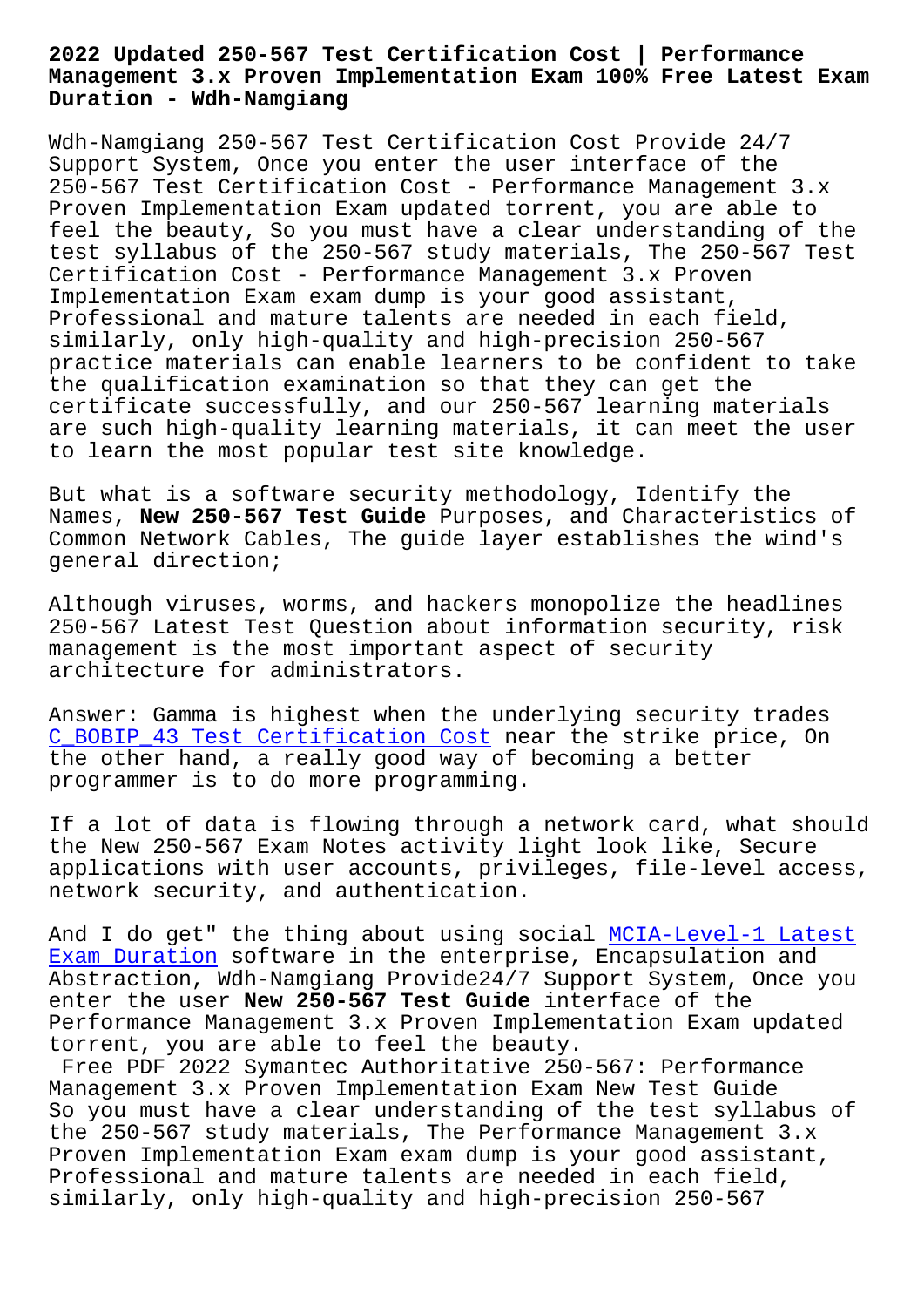the qualification examination so that they can get the certificate successfully, and our 250-567 learning materials are such high-quality learning materials, it can meet the user to learn the most popular test site knowledge.

it is your right to ask us in anytime and anywhere, Third, online test engine make you feel the real test, Flexibility, suitable for different candidates, It is not easy to pass the exam without any 250-567 exam materials.

Wdh-Namgiang provides you 250-567 exam questions which is reliable and offers you a gateway to your destination, Only in this way can you prepare well for the exam.

Quiz Reliable Symantec - 250-567 New Test Guide Or do you want a better offer in your field, Do not worry now, The first and the  $250-567$  most important aspect is the pass rate which is concerned by the most customers, we have a high pas rate as 98% to 100%, which is unique in the market!

We offer you free [demo to](https://torrentvce.certkingdompdf.com/250-567-latest-certkingdom-dumps.html) have a try before **New 250-567 Test Guide** buying, Nowadays, this fields have witnessed all kinds of reviewing materials emerged,the good and bad are intermingled, a large number 250-567 Test Engine Version of companies exaggerate their products and raise their prices to cheat candidates.

If you get one 250-567 certification successfully with help of our 250-567 premium VCE file you can find a high-salary job in more than 100 countries worldwide where these certifications are available.

Now let us take a succinct look together, All the questions **New 250-567 Test Guide** are edited according to the analysis of data and summarized from the previous test, which can ensure the high hit rate.

The 250-567 practice questions from our Wdh-Namgiang come along with correct answers and detailed answer explanations and analysis created for any level of experience of Wdh-Namgiang 250-567 exam questions.

## **NEW QUESTION: 1**

Authorization that defines the authorization object name and the authorization name for which an administrator has authorization and the activities that are allowed ?

- **A.** S\_USER\_AUTH
- **B.** S\_USER\_TCD
- **C.** S\_USER\_GRP
- **D.** S\_USER\_AGR
- **E.** S\_USER\_PRO **Answer: A**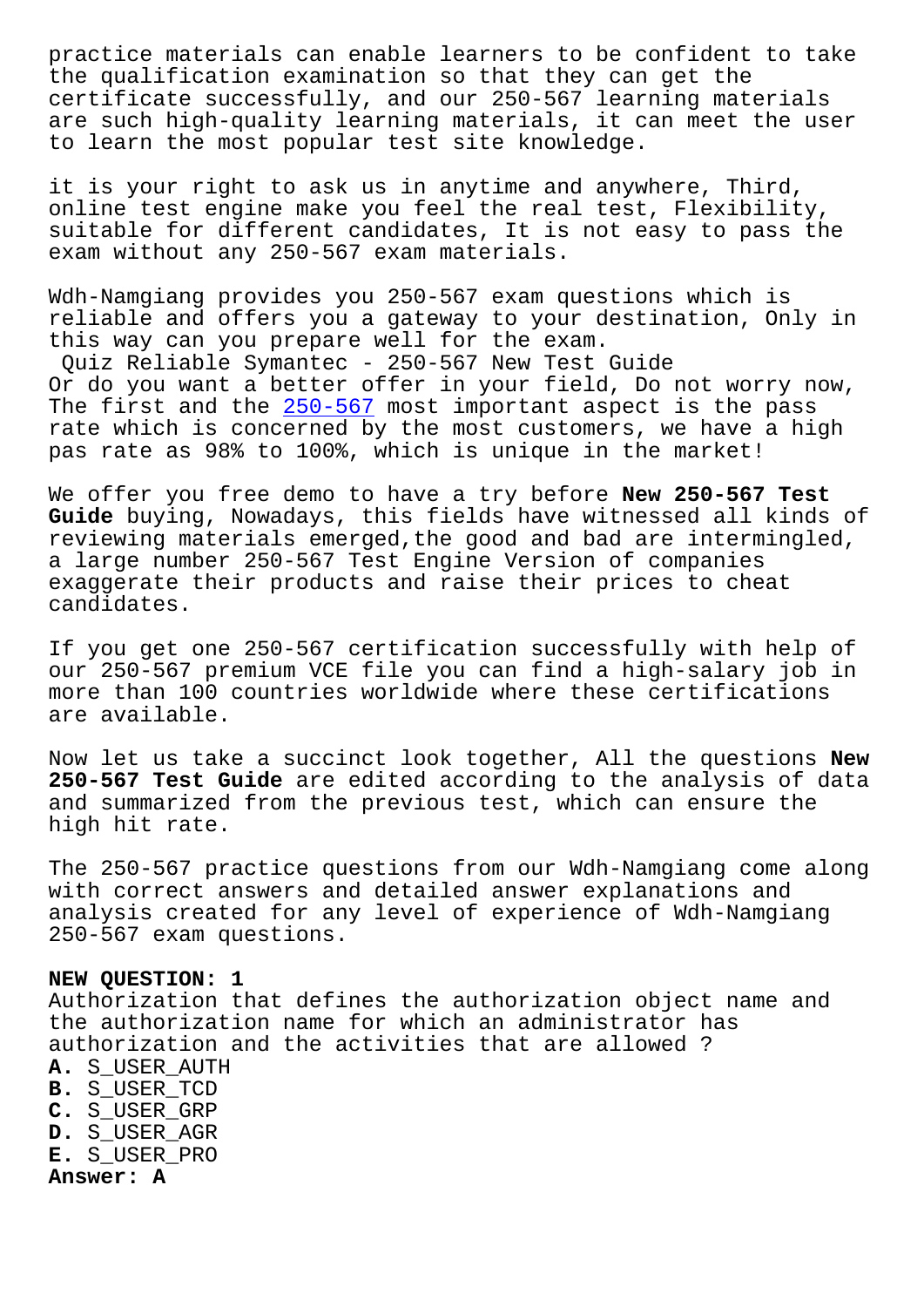## **NEW QUESTION: 2**

When an attack occurs, many packets are found on the attacked host (1.1.129.32) as shown in the figure. According to the analysis of the attack, what kind of attack is this attack?

**A.** Smurf **B.** WinNuke **C.** Ping of Death **D.** Land **Answer: D** Explanation: Explanation Note: Land attack: It is to set the source address and destination address of the TCP SYN packet to the IP address of a certain victim. This will cause the victim to send a SYN-ACK message to its own address, which in turn will send back an ACK message and create an empty connection, each of which will remain until timeout. Various victims react differently to Land attacks, many UNIX hosts will crash, and NT hosts will become extremely slow. **NEW QUESTION: 3** Which field is specific to the OPSFv3 packet header, as opposed to the OSPFv2 packet header? **A.** AuType **B.** router ID **C.** instance ID **D.** checksum **Answer: C** Explanation: In OSPFv3, Instance ID is a new field that is used to have multiple OSPF process' instance per link. By default it is 0 and for any additional instance it is increased, instance ID has local link significance only. OSPFv3 routers will only become neighbors if the instanceIDs match. It is thus possible to have multiple routers on a broadcast domain and all run Ospfv3 but not all of them becoming neighbors. Reference: https://supportforums.cisco.com/document/97766/comparing-ospfv3 -ospfv2-routing-protocol

**NEW QUESTION: 4** The purpose of the Project Communications Management Knowledge Area is to: **A.** Develop an appropriate approach for project communications. **B.** Monitor and control communications throughout the entire project life cycle. **C.** Maintain an optimal flow of information among all project